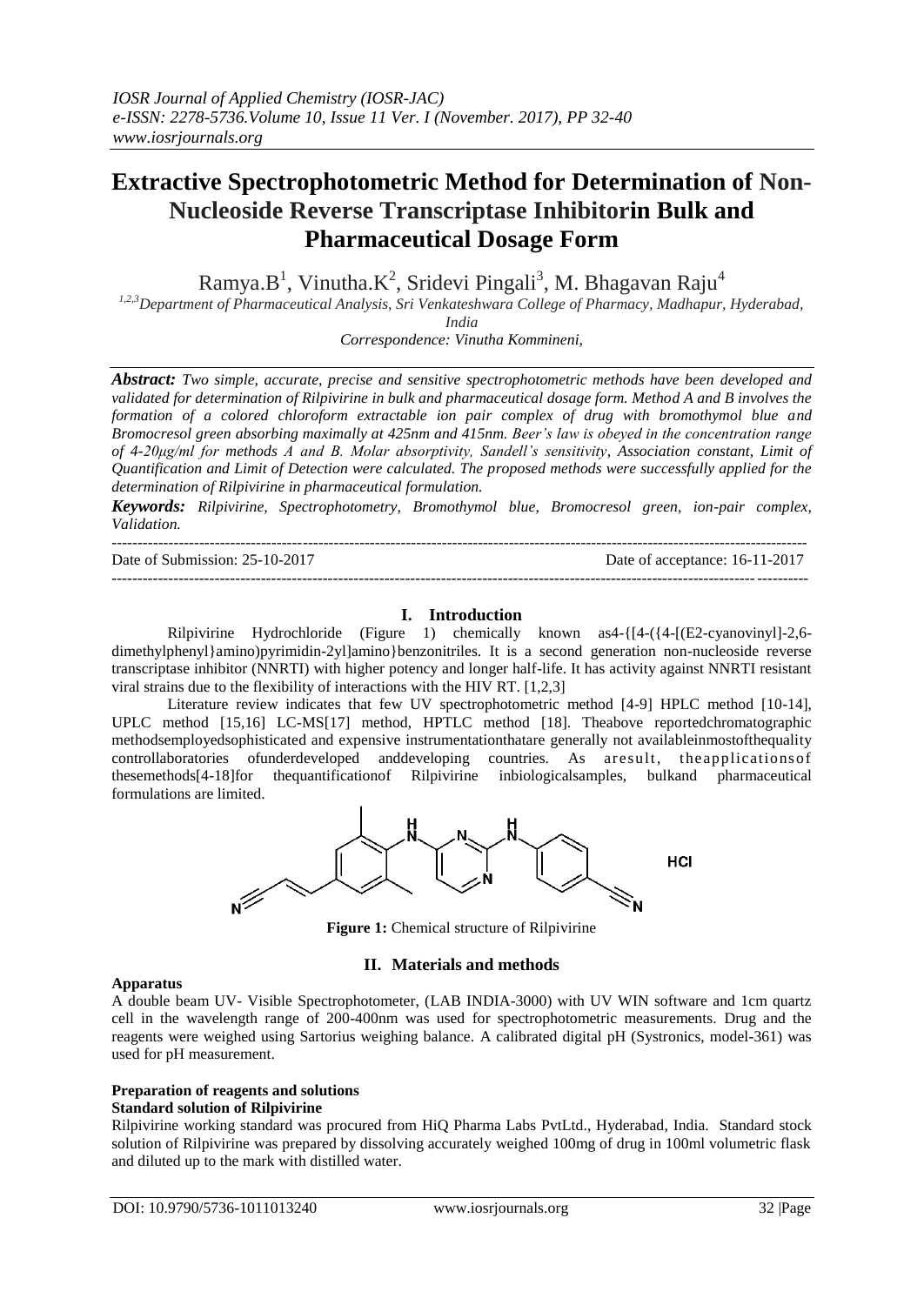### **Standard solution of Bromothymol blue**

0.1% w/v of Bromothymol blue was prepared by dissolving 0.100g in distilled water in 100ml volumetric flaskand diluted up to the mark with water.

### **Standard solution of Bromocresol green**

0.1% w/v of Bromocresol green was prepared by dissolving 0.100g in distilled water in 100ml volumetric flask by adding 2ml of 0.1M NaOH for better solubility and diluted up to the mark with water.

### **Preparation of phosphate buffer pH 3.0**

1.78g of Sodium dihydrogen phosphate buffer was accurately weighed and dissolved in 1000ml distilled water and pH was adjusted to 3.0.

### **Standard solution of 0.1N HCl**

0.1 N HCl was prepared by dissolving 0.85ml in distilled water in 100ml volumetric flask and diluted up to the mark with water.

#### **General procedure for sample preparation Method A (BTB)**

Aliquots (0.2-1.0ml) of Rilpivirine standard solution were transferred in to 10ml volumetric flask. To each flask 1ml of Bromothymol blue, 0.8ml of 0.1% Hydrochloric acid was added. The volume was adjusted to 5ml with water and then extracted with 5ml chloroform. Absorbance of each solution was measured at 425nm.



**Figure 2:** Absorption spectra of Rilpivirine – BTB complex showing absorption maxima at 425nm

### **Method B (BCG)**

Aliquots (0.2-1.0ml) of Rilpivirine standard solution were transferred in to 10ml volumetric flask. To each flask 2ml of Bromocresol green, 2ml of buffer solution was added. The mixture was extracted with 10ml chloroform. The organic phase was extracted and dehydrated by passingoveranhydrous sodium sulphate and volume was made up to the mark with chloroform. Absorbance of each solution was measured at 415nm against a reagent blank.



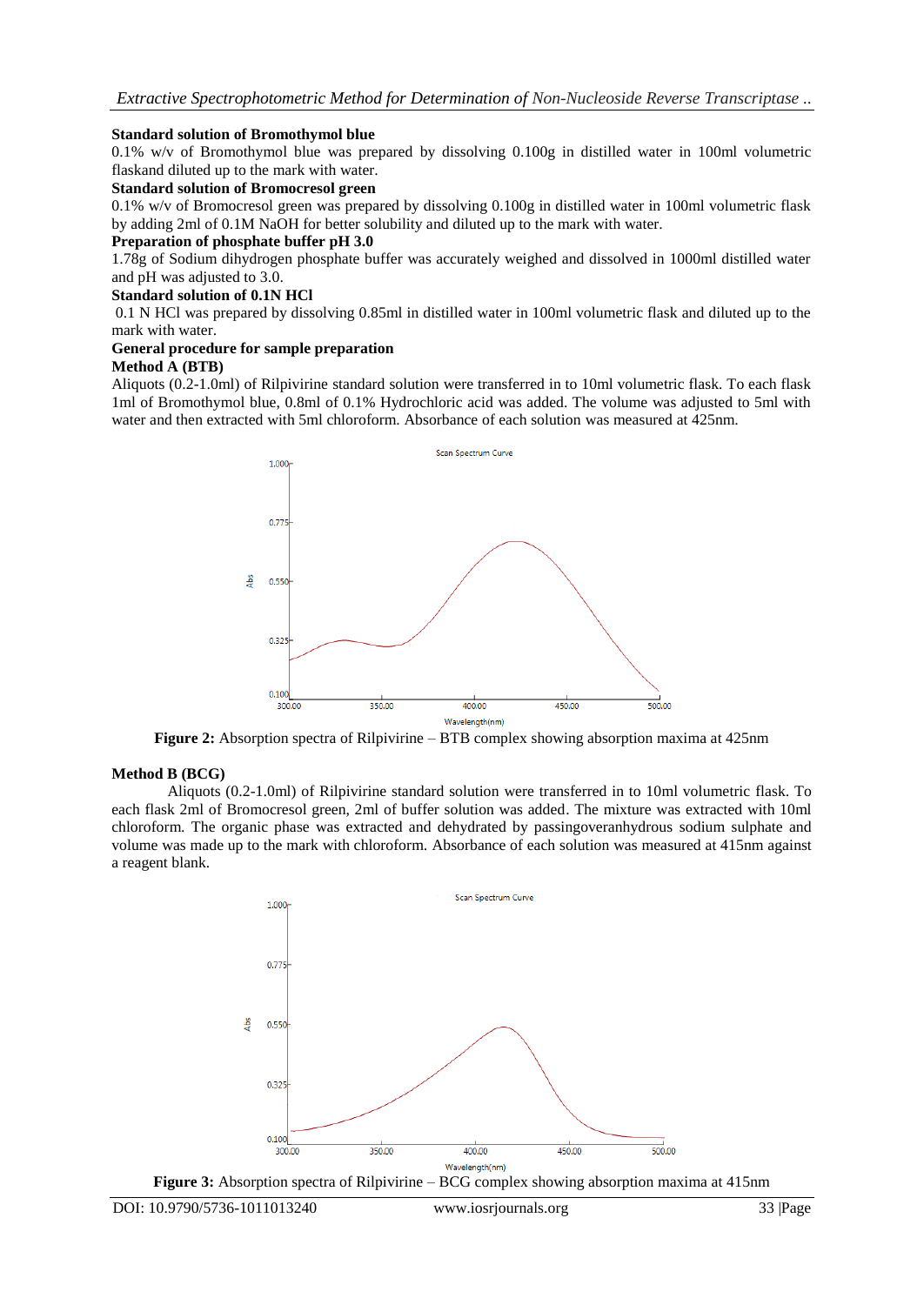### **Procedure for the assay of dosage forms**

The tablet formulation of Rilpivirine labeled to contain 25mg was purchased. Twenty tablets were accurately weighed and finely powdered in a mortar. A portion of tablet powder equivalent to 25mg was weighed and transferred into 100ml volumetric flask and the mixture was sonicated for 15mins. The mixture was filtered through Whatman No. 1 filter paper. The solution was made up to the mark with distilled and contents were analyzed by the proposed methods.

### **Method development**

### **III. Results and discussion**

Rilpivirine forms ion-pair complexes with bromothymol blue and Bromocresol green. This property of drug was followed for development of sensitive colorimetric methods for analysis of drug. The complex of Rilpivirine with BTB and BCG showed maximum absorbance at 425nm and 415nm respectively. [19-26]



Rilpivirine-BTB Complex **Figure 3:** Reaction Pathway between Bromothymol blue and Rilpivirine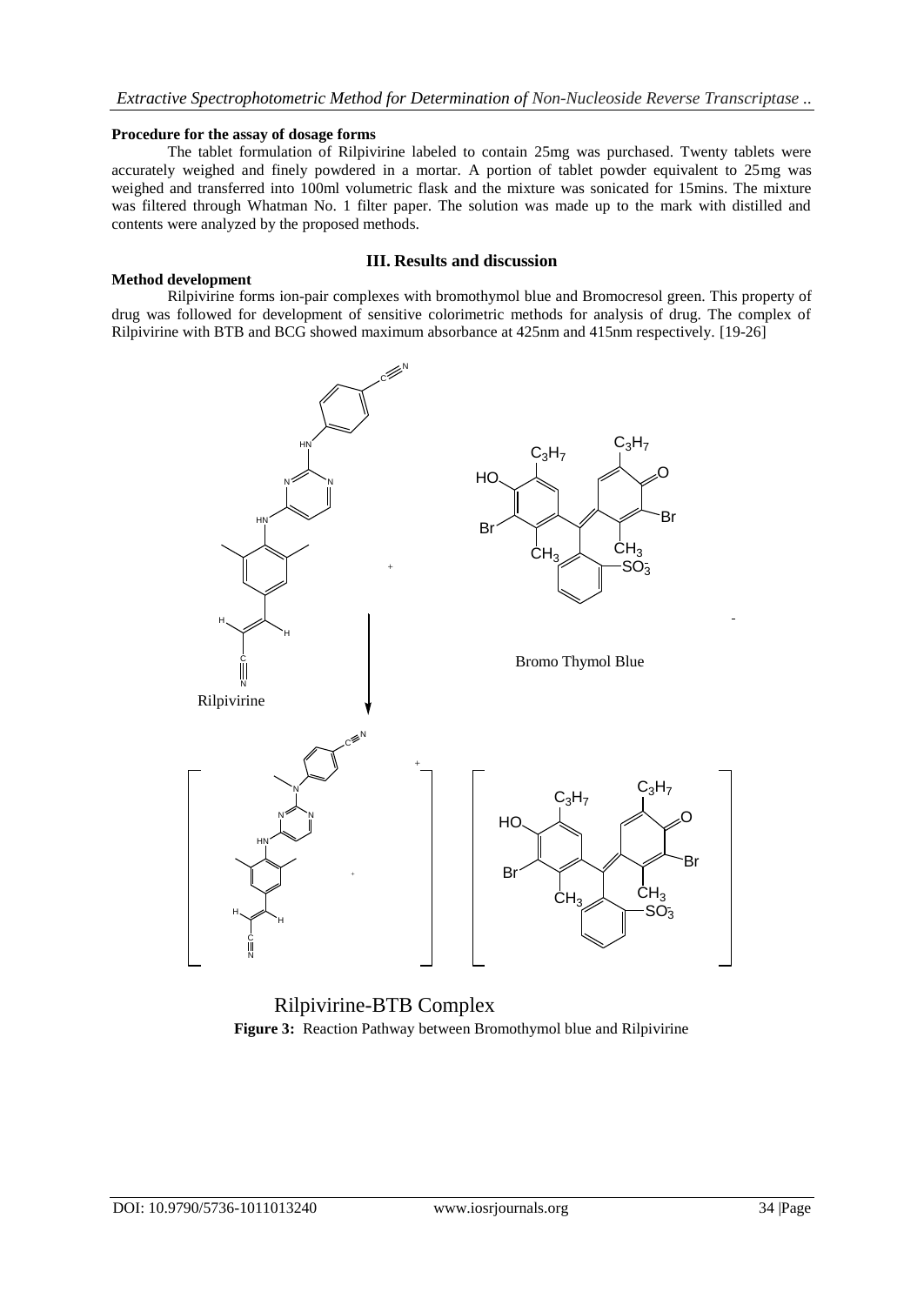

Rilpivirine-BCG Complex **Figure 4:** Reaction Pathway between Bromocresol green and Rilpivirine

### **Effect of BTB**

The effect of the volume of 0.1% w/v Bromothymol blue on the absorbance of the yellow colored complex was studied in the range of 0.2-2.0ml. The absorbance increases with the increase in the volume of Bromothymol blue up to 1ml. Further addition of Bromothymol blue showed decrease in the absorbance. Therefore, 1ml of 0.1% w/v Bromothymol blue was chosen as an optimum value (Figure 5).



**Figure 5:** Effect of volume of Bromothymol blue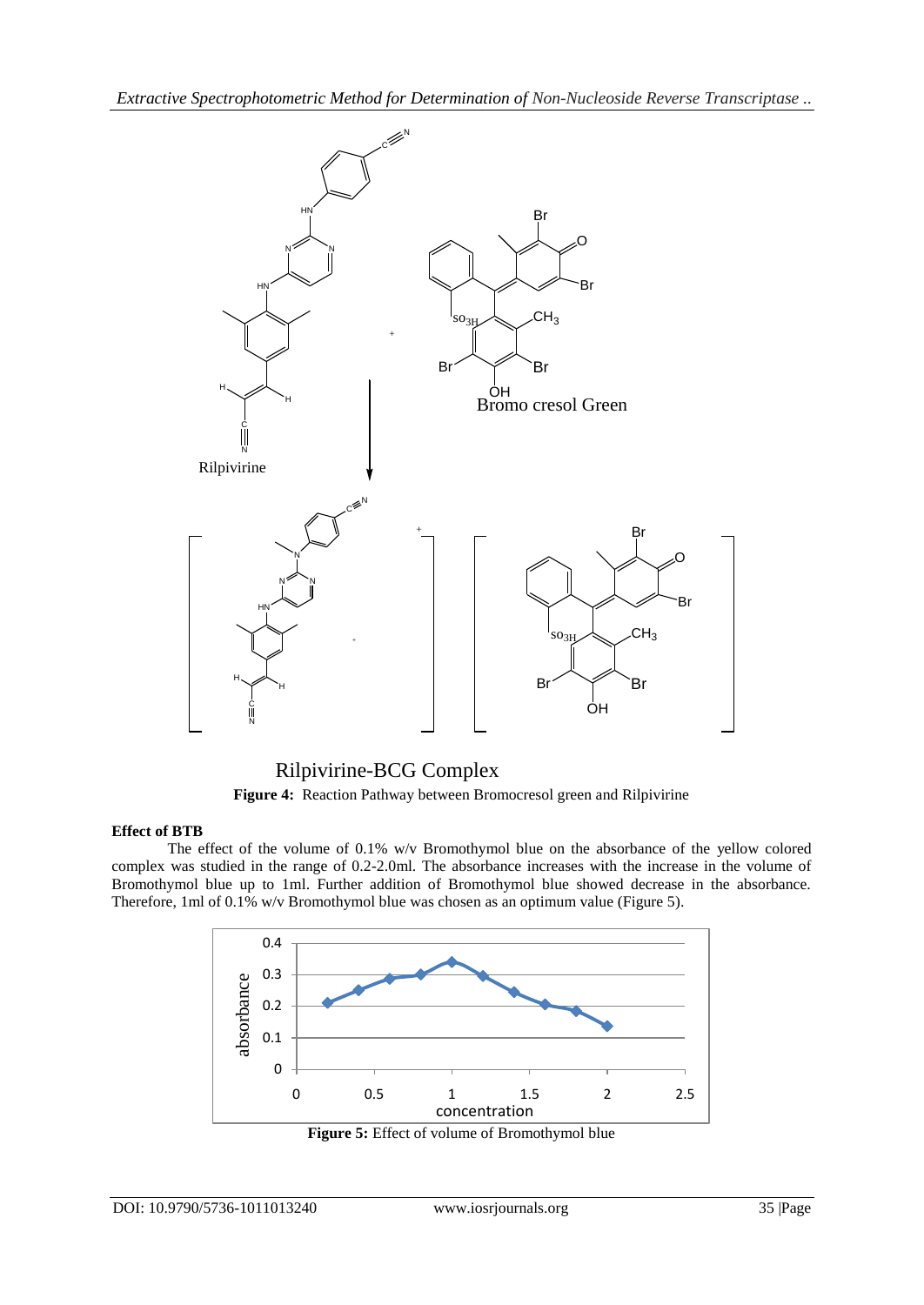### **Effect of BCG**

The effect of the volume of 0.1% w/v Bromocresol green on the absorbance of the yellow colored complex was studied in the range of 0.4-4.0ml. The absorbance increases with the increase in the volume of Bromocresol green up to 2ml. Further addition of Bromothymol blue showed decrease in the absorbance. Therefore, 2ml of 0.1% w/v Bromocresol green was chosen as an optimum value (Figure 6).



**Figure 6:** Effect of volume of Bromocresol green

# **Effect of volume of 0.1N HCl**

The effect of volume of 0.1N HCl on the absorbance of yellow colored complex was studied in the range 0.2-2.0ml. The absorbance increases with increase in the volume of Sodium carbonate and becomes constant at 0.8ml. Further addition of HCl showed decrease in the absorbance. Hence 0.8ml of 0.1N HCl was selected as an optimum value (Figure 7).



**Figure 7:** Effect of volume of 0.1N HCl

### **Effect of pH**

The influence on pH on the ion-pair formation between Rilpivirine and BCG was studied using sodium dihydrogen phosphate buffer in the range of 2-5. The maximum absorbance value was obtained at pH 3. It was also observed that addition of 2ml of buffer showed maximum absorbance (figure 8).



### **Effect of extracting solvents**

Different solvents (methanol, dichloromethane, chloroform, ethyl acetate and 1,2-dichloromethane) were tested. Maximum absorbance and higher selective extraction of the ion-pair complex were achieved using chloroform as an extracting solvent.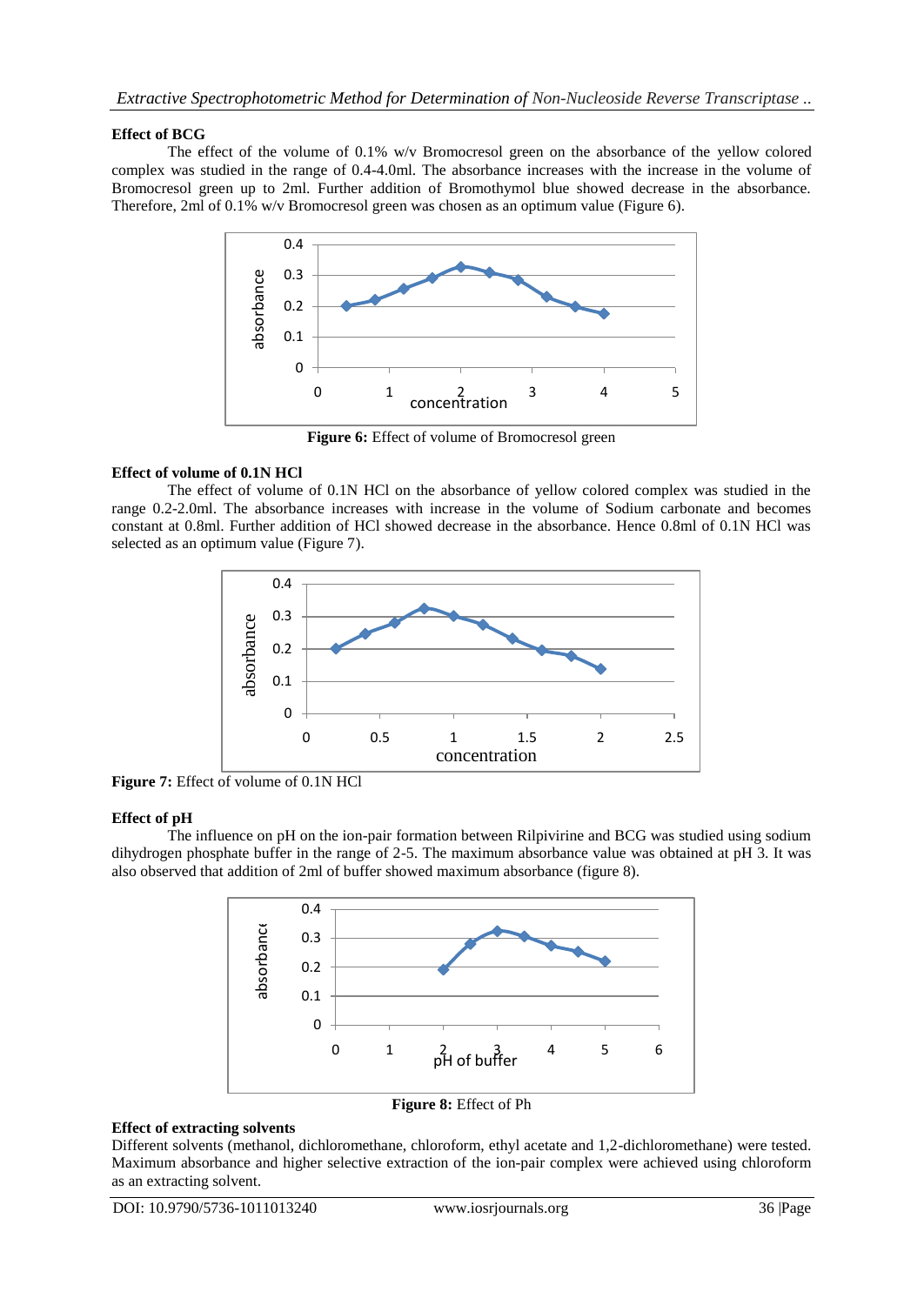### **Associationconstantandthe freeenergy changesof thecomplexes**

Theassociationconstantofcomplex was determinedby employing theBenesi–Hildebrand method [27],besides theassociation constant was calculated byusingthe following equation: [ $Ao$ ]/ $Aλ=1/ε+(1/Kc.\epsilon).1/[Do]$ Where,  $[D<sub>O</sub>] =$  Concentration of the drug, [Ao]= Concentration of thereagent, Aλ= Absorbanceofthe complexat445nm,  $\varepsilon$ = Molarabsorptivity of the complex at 445nm,

Kc=Association constant of the complex.

TheΔG° (thestandardfreeenergyof complexation) and the association constant Kc arerelatedbythefollowingequation [20] ΔG°=−2.303RTlogKc

Where,

ΔG°=Freeenergychangeofthe complex,

 $R =$  Gas constant (1.987calmol<sup>-1</sup> degree<sup>-1</sup>),  $T =$ Temperature in Kelvin,

K = Association constant  $(Lmol^{-1})$  of the drug-reagent complex.

The results are summarized in the (Table 1).

The negative values of the standard free energy indicated that the complexes are stable and started to form spontaneously.

### **Method validation**

### **Sensitivity:**

According to the ICH guidelines [28], the sensitivity parameters like molar absorptivity, Sandell's sensitivity, Limit of Detection and Limit of Quantification were calculated and summarized in (Table 1).

| <b>Parameter</b>                   | <b>BTB</b>             | <b>BCG</b>             |
|------------------------------------|------------------------|------------------------|
| Beer's law limit $(\mu g/mL)$      | $4 - 20$               | $4 - 20$               |
| Regression Equation(y=mx+c)        | $Y = 0.0368x + 0.0027$ | $Y = 0.0332x + 0.0027$ |
| Slope(m)                           | 0.0368                 | 0.0332                 |
| Intercept $(x)$                    | 0.0056                 | 0.0057                 |
| <b>Molar Absorptivity</b>          | $1.36\times10^{4}$     | $1.22\times10^{4}$     |
| 2<br>Regression coefficient $(r2)$ | 0.9994                 | 0.9998                 |
| Sandell's sensitivity              | 0.027322               | 0.030326               |
| $LOD$ ( $\mu$ g/mL)                | 0.7                    | 0.03                   |
| $LOQ$ ( $\mu$ g/mL)                | 1.17                   | 0.12                   |
| Association constant (L mole       | $1.66 \times 10^{4}$   | $2.1 \times 10^4$      |
| Free energychange                  | $-5.04 \times 10^4$    | $-4.87 \times 10^4$    |

**Table1:** Thermodynamic studies,linearity and Sensitivity of the proposed methods

### **Linearity:**

The relation between the absorbance and final concentration ofRilpivirine was found to be linear over the concentration range of 4-20μg/ml for methods A and B. Results are shown in (Figure 9, 10) respectively.



**Figure 9:** linearity graph of Rilpivirine (Method A)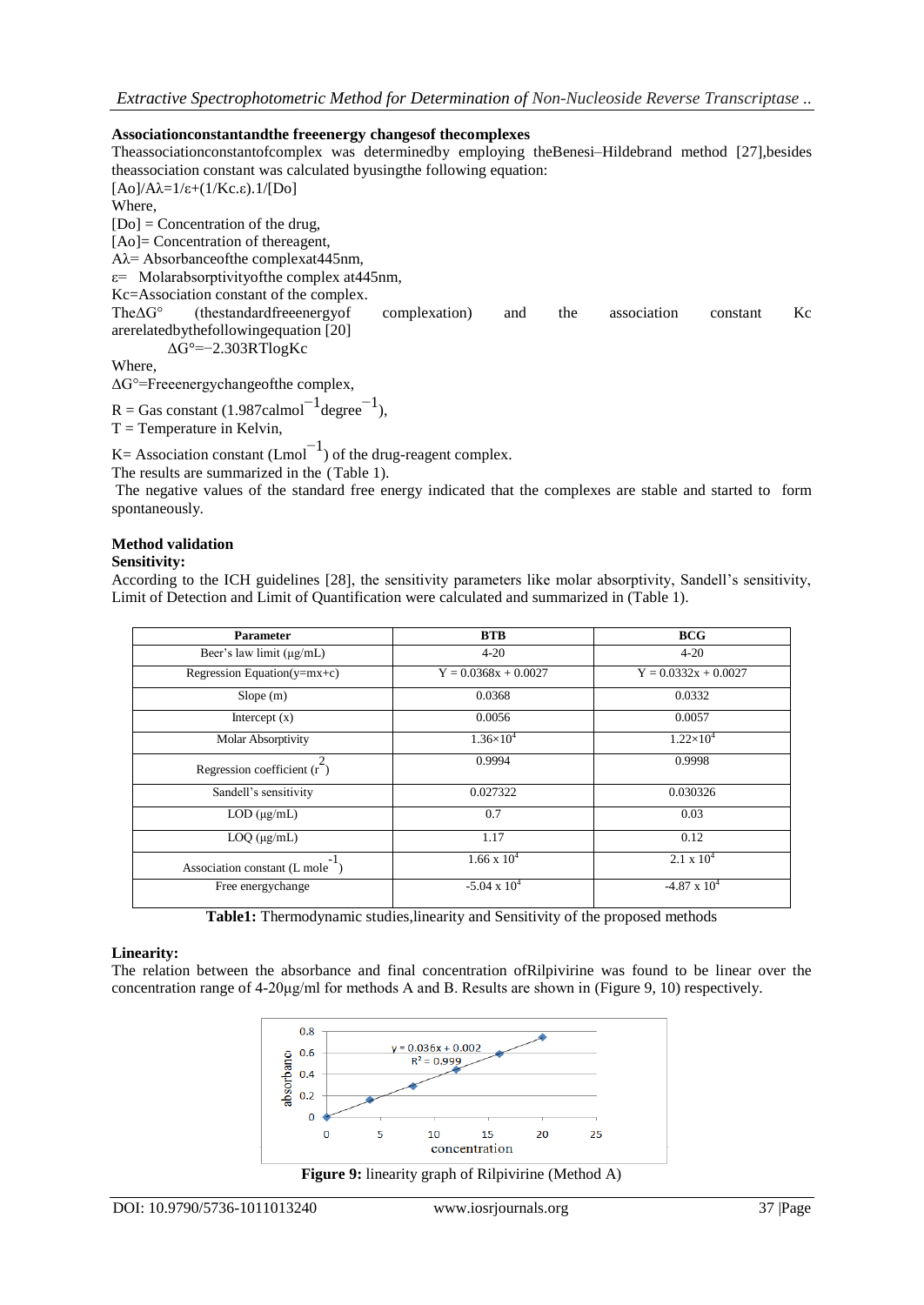

**Figure 10:** linearity graph of Rilpivirine (Method B)

### **Precision:**

The repeatability (intra-day precision) of the proposed method was determined by replicate analysis (n=5) of standard solutions at three concentration levels ( $4\mu\text{g/ml}$ ,  $12\mu\text{g/ml}$  and  $20\mu\text{g/ml}$ ). The intermediate precision (inter-day precision) was conducted by repeating the analysis over a period of three consecutive days.

The precision of the methods was expressed as standard deviation (SD) and percentage relative standard deviation (%RSD). The results are summarized in (Table 2).The SD and % RSD obtained by both methods are found to be in the acceptable range. Therefore, it can be considered to be satisfactory.

| <b>Methods</b> | Type of   | $Concentration(\mu g/mL)$ | Found  | <b>SD</b> | $%$ RSD | %Recovery | $%$ Error |
|----------------|-----------|---------------------------|--------|-----------|---------|-----------|-----------|
|                | Assay     |                           |        |           |         |           |           |
|                |           | <b>Taken</b>              |        |           |         |           |           |
|                | Inter day | 4                         | 4.008  | 0.016     | 0.396   | 100.2     | $-0.2$    |
|                |           | 12                        | 11.989 | 0.031     | 0.258   | 99.9      | 0.1       |
| A              |           | 20                        | 20.02  | 0.03      | 0.15    | 100.08    | $-0.08$   |
| (BTB)          | Intra day | 4                         | 3.981  | 0.029     | 0.726   | 99.5      | 0.5       |
|                |           | 12                        | 11.33  | 0.083     | 0.455   | 99.3      | 0.7       |
|                |           | 20                        | 20.0   | 0.143     | 0.714   | 100       | 0.0       |
|                | Inter day | 4                         | 3.991  | 0.016     | 0.402   | 99.8      | 0.2       |
| B<br>(BCG)     |           | 12                        | 12.010 | 0.017     | 0.153   | 100.1     | $-0.1$    |
|                |           | 20                        | 20.080 | 0.017     | 0.086   | 100.4     | $-0.4$    |
|                | Intra day | 4                         | 4.011  | 0.032     | 0.799   | 100.3     | $-0.3$    |
|                |           | 12                        | 12.002 | 0.052     | 0.434   | 100.05    | $-0.1$    |
|                |           | 20                        | 19.99  | 0.03      | 0.13    | 99.97     | 0.0       |

**Table 2:** Accuracy and Precision of the proposed methods

### **Accuracy**

The accuracy of the proposed method was established by performing intra-day and inter-day assays by determining at different levels of drug concentrations [lower concentration (50%), intermediate concentration (100%) and higher concentration (150%)] within 1 day and 3 consecutive days, respectively. The accuracy of the methods is expressed as percentage recoveries and percentage error. The results obtained by both the methods are found to be in the acceptable range. Therefore, we can say it can be considered as satisfactory. In addition, accuracy and validity of the proposed methods were determined by standard addition technique. The pre analyzed samples were spiked with additional 50,100 and 150% were once again analyzed by the proposed methods. The accuracy of the methods was evaluated by percentage recovery of the Rilpivirine. The average recovery and percentage standard deviation values (Table 3) of the methods lying in the acceptable range show that the methods are accurate.

| <b>Method</b> | <b>Tablet</b>     | <b>Spiked</b> | Found  | <b>SD</b> | $%$ RSD | %Recovery |
|---------------|-------------------|---------------|--------|-----------|---------|-----------|
|               | Concentration(mg) |               |        |           |         |           |
| A<br>(BTB)    | 25                | 10            | 9.990  | 0.041     | 0.408   | 99.9      |
|               | 25                | 20            | 19.84  | 0.08      | 0.39    | 99.19     |
|               | 25                | 30            | 29.66  | 0.22      | 0.75    | 98.87     |
| B             | 25                | 10            | 9.953  | 0.040     | 0.406   | 99.5      |
| (BCG)         | 25                | 20            | 20.02  | 0.03      | 0.150   | 100.08    |
|               | 25                | 30            | 29.985 | 0.03      | 0.09    | 99.95     |

**Table 3:** Results of standard addition technique of proposed method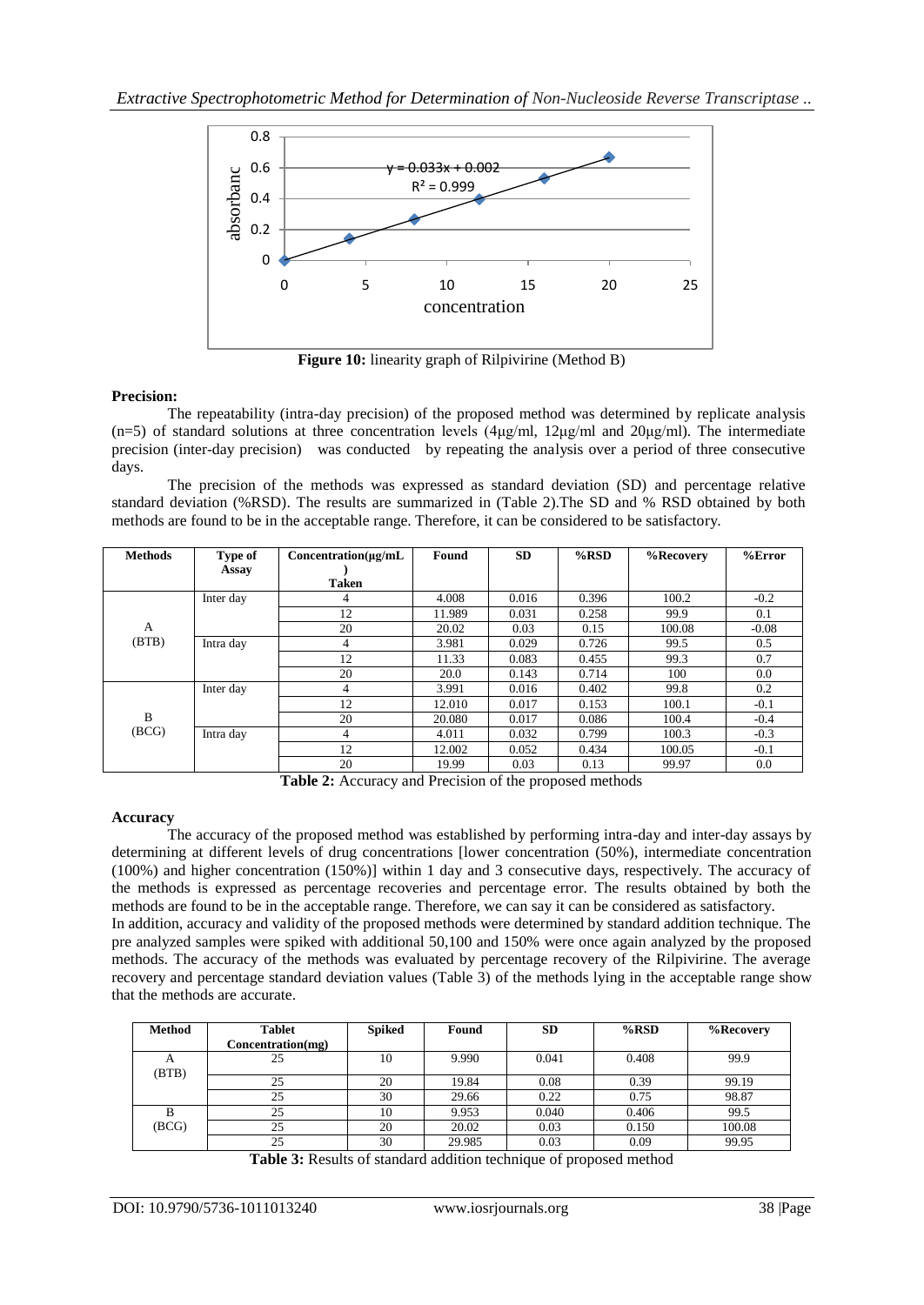### **Robustness:**

The robustnessoftheproposedmethodswas checkedforeach operationalparameterand investigated. The operational parameters were:

Volume of 0.1% Bromothymol blue:  $1.0 \pm 0.1$  mL

Volume of 0.1N HCl: 0.8± 0.1 mL

Volume of 0.1% w/v Bromocresol green:  $2.0 \pm 0.1$  ml

The robustnessof themethodswas assessed byanalyzing the Rilpivirine attwo different concentrationlevels (4 and20μg/mL).The percent recovery and % RSD of the method (Table4)was foundtobe satisfactory, indicatingthat the method is robust.

| S.No | <b>Parameter</b>  | vol | $(4\mu g/ml)$ | $\frac{6}{9}$   | $\frac{6}{6}$ | $(20\mu\text{g/ml})$ | $\frac{0}{0}$   | $\frac{0}{0}$ |
|------|-------------------|-----|---------------|-----------------|---------------|----------------------|-----------------|---------------|
|      |                   |     | Absorbance    | <b>Recovery</b> | <b>RSD</b>    | Absorbance           | <b>Recovery</b> | <b>RSD</b>    |
|      | Bromothymol blue  | 0.9 | 0.205         | 99.52           | 1.29          | 0.881                | 99.55           | 1.09          |
|      |                   | 1.0 | 0.202         | 97.58           | 0.75          | 0.887                | 100.23          | 0.45          |
|      |                   | 1.1 | 0.207         | 100             | 0.39          | 0.884                | 99.89           | 0.79          |
|      | Hydrochloric acid | 0.7 | 0.206         | 99.52           | 0.37          | 0.883                | 99.77           | 1.21          |
|      |                   | 0.8 | 0.203         | 98.07           | 0.40          | 0.885                | 100             | 0.51          |
|      |                   | 0.9 | 0.205         | 99.03           | 0.71          | 0.884                | 99.89           | 0.62          |
|      | Bromocresol green | 1.9 | 0.143         | 100             | 0.40          | 0.667                | 99.9            | 0.15          |
|      |                   | 2.0 | 0.142         | 99.3            | 0.51          | 0.668                | 100             | 0.10          |
|      |                   | 2.1 | 0.143         | 100.0           | 0.40          | 0.668                | 100             | 0.10          |

**Table 4:** Robustness of proposed method

### **Application of the methods**

The developed spectrophotometric methods were applied to the pharmaceutical formulation containing Rilpivirine through complex formation by BTB and BCG in chloroform. Thepercentrecoveryand %RSD(Table 5)clearly showednointerferenceofany excipientsofformulation,thus provingaccuracy &precisioninthequantification of Rilpivirine

| Method                 | Formulation    | Labeled claim(mg) | Found $\pm$ SD (n=5) | RSD(%) | (9/0)<br><b>Recovery</b> |  |  |
|------------------------|----------------|-------------------|----------------------|--------|--------------------------|--|--|
| A (BTB)                | <b>EDURANT</b> | 25                | $24.86 \pm 0.094$    | 0.953  | 99.52                    |  |  |
| B (BCG)                | <b>EDURANT</b> | つく<br>ل ک         | $24.79 + 0.091$      | 0.948  | 99.49                    |  |  |
| muren 1. c 1. 11. c 1. |                |                   |                      |        |                          |  |  |

**Table 5:** Results of analysis in tablet formulation

### **IV. Conclusion**

A sensitive visible spectrophotometric method for the determination of Rilpivirine have been developed and validated. The present methods demonstrate that Bromothymol blue and Bromocresol green can be used for the quantitative determination of Rilpivirine in bulk and in pharmaceutical dosage forms. The reagents used in the developed method are cheap and readily available. From the values of molar absorptivity, Sandell's sensitivity, LOD and LOQ, it was observed that the new methods are more sensitive than the reported methods. The proposed method is fully validated and found to be sensitive, accurate, reproducible, selective, robust and rugged. These advantages support the application of the proposed methods in routine quality control analysis of Rilpivirine.

### **Acknowledgement**

I express my sincere thanks to Dr.M.Bhagavan Raju, principal for his support and encouragement throughout my research work. I am also thankful to Sri Venkateshwara College of Pharmacy for providing chemicals and instruments and HIQ pharma laboratories limited Hyderabad for providing drug samples for research.

### **References**

- [1]. Steven J. Smith,Gary T. Pauly, AamirAkram, Kevin Melody, Ganesha Rai, David J. Maloney, Zandrea Ambrose, Craig J. Thomas, Joel T. Schneiderand Stephen H. Hughes,Rilpivirine analogs potently inhibit drug-resistant HIV-1 mutants, *BioMed Central*,*13,* 2016,1-18.
- [2]. Rimsky L, Vingerhoets J, Van Eygen V, Eron J, Clotet B, Hoogstoel A, Genotypic and phenotypic haracterization of HIV-1 isolates obtained from patients on rilpivirine therapy experiencing virologic failure in the phase 3 ECHO and THRIVE studies: 48-week analysis,*J Acquir Immune Defic Syndr*.*59,*2012, 39-46.

- [4]. K.Vijayasri, G.Vinay Jain and M. Madhuri,UV-Visible Spectrophotometric Method for the Estimation of Rilpivirine Hydrochloride in Pharmaceutical Dosage Form by Using Multivariate Technique,*Chemical Science Transactions,4(3),* 2015, 799-805.
- [5]. Vijaya Sri, K.Jain, G. Vinay, Madhuri, M. Zero Order and First Order Derivative Spectrophotometric Method for Determination of Rilpivirine Hydrochloride in Bulk Drug and Pharmaceutical Dosage Form,*Asian Journal of Research in Chemistry,7(8),* 2014, 717- 721.

<sup>[3].</sup> Christopher James, Lee Preininger, and Meryn Sweet. Rilpivirine: A second-generation nonnucleoside reverse transcriptase inhibitor. *Am J Health-Syst Pharm,69*, 2012, 857-861.